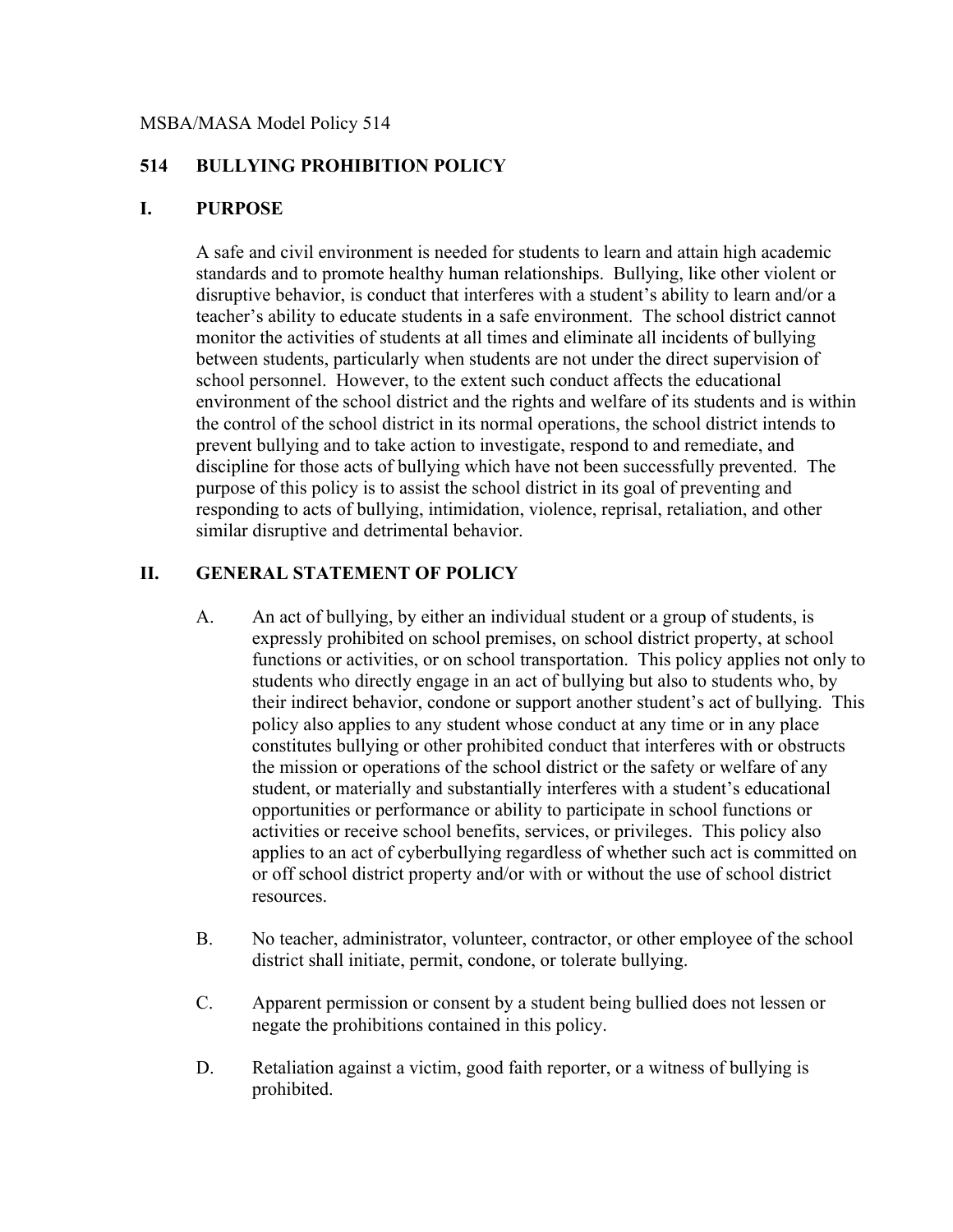- E. False accusations or reports of bullying against another student are prohibited.
- F. A person who engages in an act of bullying, reprisal, retaliation, or false reporting of bullying or permits, condones, or tolerates bullying shall be subject to discipline or other remedial responses for that act in accordance with the school district's policies and procedures, including the school district's discipline policy (See Policy 506). The school district may take into account the following factors:
	- 1. The developmental ages and maturity levels of the parties involved;
	- 2. The levels of harm, surrounding circumstances, and nature of the behavior;
	- 3. Past incidences or past or continuing patterns of behavior;
	- 4. The relationship between the parties involved; and
	- 5. The context in which the alleged incidents occurred.

Consequences for students who commit prohibited acts of bullying may range from remedial responses or positive behavioral interventions up to and including suspension and/or expulsion. The school district shall employ research-based developmentally appropriate best practices that include preventative and remedial measures and effective discipline for deterring violations of this policy, apply throughout the school district, and foster student, parent, and community participation.

Consequences for employees who permit, condone, or tolerate bullying or engage in an act of reprisal or intentional false reporting of bullying may result in disciplinary action up to and including termination or discharge.

Consequences for other individuals engaging in prohibited acts of bullying may include, but not be limited to, exclusion from school district property and events.

G. The school district will act to investigate all complaints of bullying reported to the school district and will discipline or take appropriate action against any student, teacher, administrator, volunteer, contractor, or other employee of the school district who is found to have violated this policy.

#### **III. DEFINITIONS**

For purposes of this policy, the definitions included in this section apply.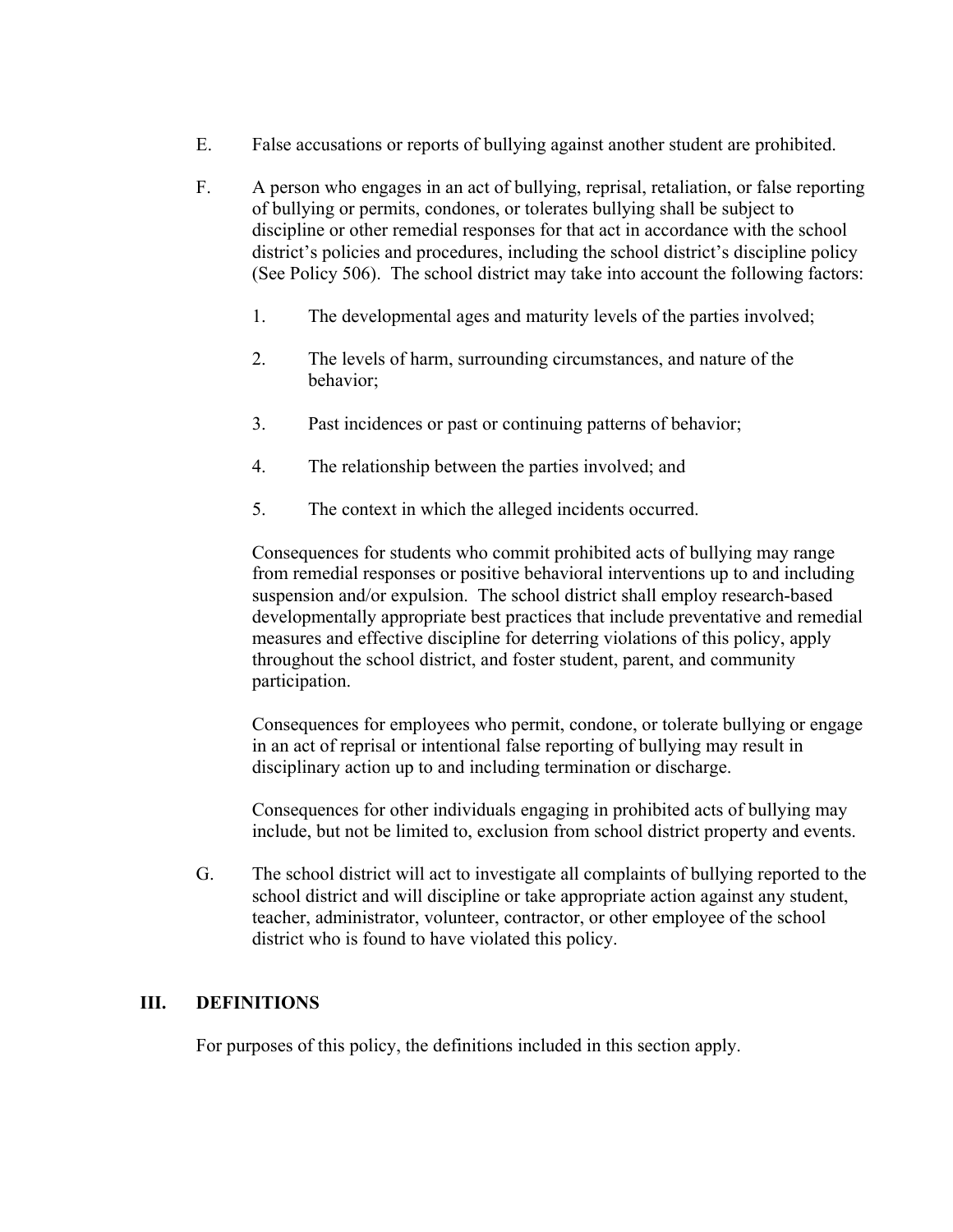- A. "Bullying," means intimidating, threatening, abusive, or harming conduct that is objectively offensive and:
	- 1. an actual or perceived imbalance of power exists between the student engaging in the prohibited conduct and the target of the prohibited conduct, and the conduct is repeated or forms a pattern; or
	- 2. materially and substantially interferes with a student's educational opportunities or performance or ability to participate in school functions or activities or receive school benefits, services, or privileges.

The term, "bullying," specifically includes cyberbullying as defined in this policy.

- B. "Cyberbullying" means bullying using technology or other electronic communication, including, but not limited to, a transfer of a sign, signal, writing, image, sound, or data, including a post on a social network Internet website or forum, transmitted through a computer, cell phone, or other electronic device. The term applies to prohibited conduct which occurs on school premises, on school district property, at school functions or activities, on school transportation, or on school computers, networks, forums, and mailing lists, or off school premises to the extent that it substantially and materially disrupts student learning or the school environment.
- C. "Immediately" means as soon as possible but in no event longer than 24 hours.
- D. "Intimidating, threatening, abusive, or harming conduct" means, but is not limited to, conduct that does the following:
	- 1. Causes physical harm to a student or a student's property or causes a student to be in reasonable fear of harm to person or property;
	- 2. Under Minnesota common law, violates a student's reasonable expectation of privacy, defames a student, or constitutes intentional infliction of emotional distress against a student; or
	- 3. Is directed at any student or students, including those based on a person's actual or perceived race, ethnicity, color, creed, religion, national origin, immigration status, sex, marital status, familial status, socioeconomic status, physical appearance, sexual orientation including gender identity and expression, academic status related to student performance, disability, or status with regard to public assistance, age, or any additional characteristic defined in the Minnesota Human Rights Act (MHRA). However, prohibited conduct need not be based on any particular characteristic defined in this paragraph or the MHRA.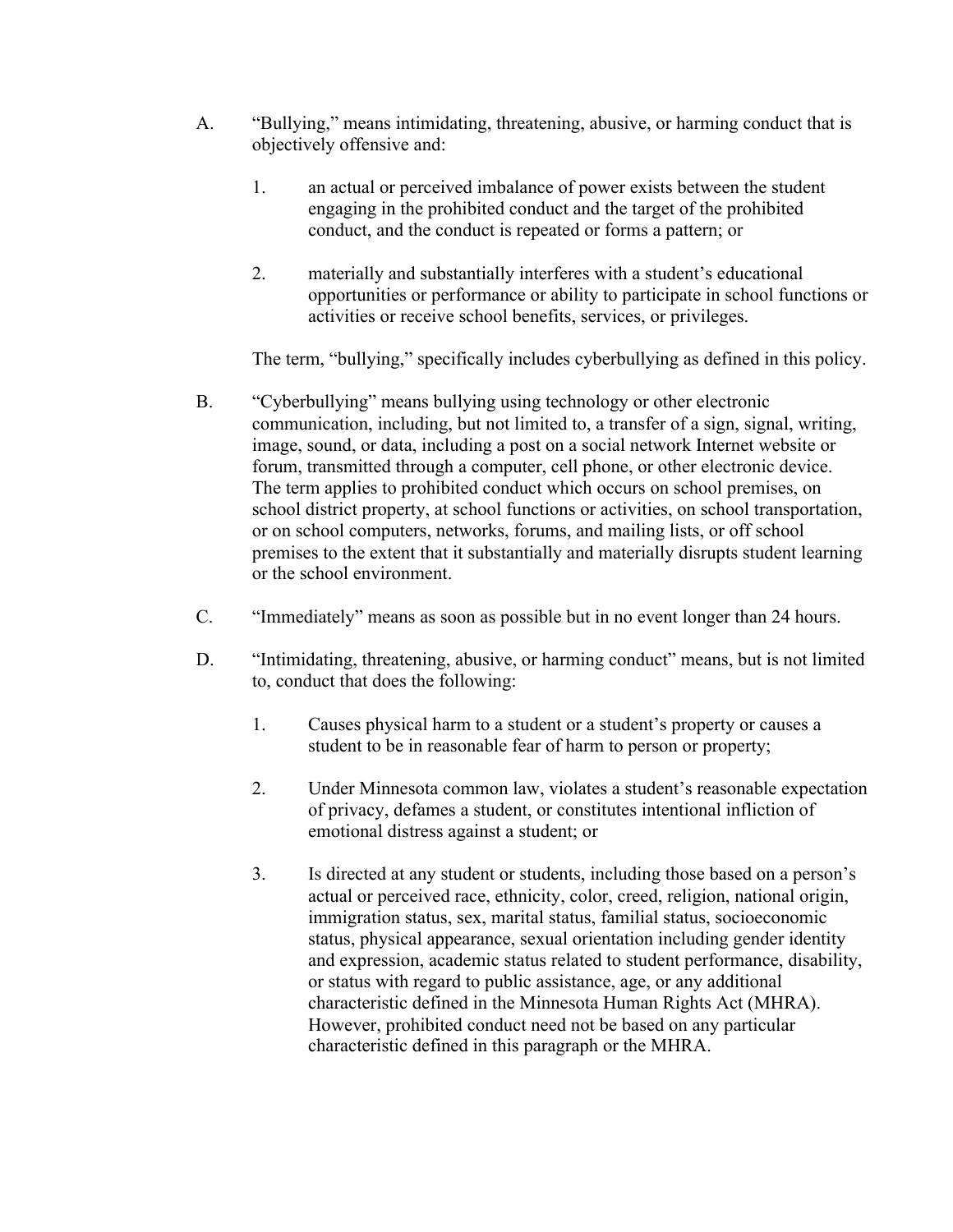- E. "On school premises, on school district property, at school functions or activities, or on school transportation" means all school district buildings, school grounds, and school property or property immediately adjacent to school grounds, school bus stops, school buses, school vehicles, school contracted vehicles, or any other vehicles approved for school district purposes, the area of entrance or departure from school grounds, premises, or events, and all school-related functions, schoolsponsored activities, events, or trips. School district property also may mean a student's walking route to or from school for purposes of attending school or school-related functions, activities, or events. While prohibiting bullying at these locations and events, the school district does not represent that it will provide supervision or assume liability at these locations and events.
- F. "Prohibited conduct" means bullying or cyberbullying as defined in this policy or retaliation or reprisal for asserting, alleging, reporting, or providing information about such conduct or knowingly making a false report about bullying.
- G. "Remedial response" means a measure to stop and correct prohibited conduct, prevent prohibited conduct from recurring, and protect, support, and intervene on behalf of a student who is the target or victim of prohibited conduct.
- H. "Student" means a student enrolled in a public school or a charter school.

## **IV. REPORTING PROCEDURE**

- A. Any person who believes he or she has been the target or victim of bullying or any person with knowledge or belief of conduct that may constitute bullying or prohibited conduct under this policy shall report the alleged acts immediately to an appropriate school district official designated by this policy. A person may report bullying anonymously. However, the school district may not rely solely on an anonymous report to determine discipline or other remedial responses.
- B. The school district encourages the reporting party or complainant to use the report form available from the principal or building supervisor of each building or available in the school district office, but oral reports shall be considered complaints as well.
- C. The building principal, the principal's designee, or the building supervisor (hereinafter the "building report taker") is the person responsible for receiving reports of bullying or other prohibited conduct at the building level. Any person may report bullying or other prohibited conduct directly to a school district human rights officer or the superintendent. If the complaint involves the building report taker, the complaint shall be made or filed directly with the superintendent or the school district human rights officer by the reporting party or complainant.

The building report taker shall ensure that this policy and its procedures, practices, consequences, and sanctions are fairly and fully implemented and shall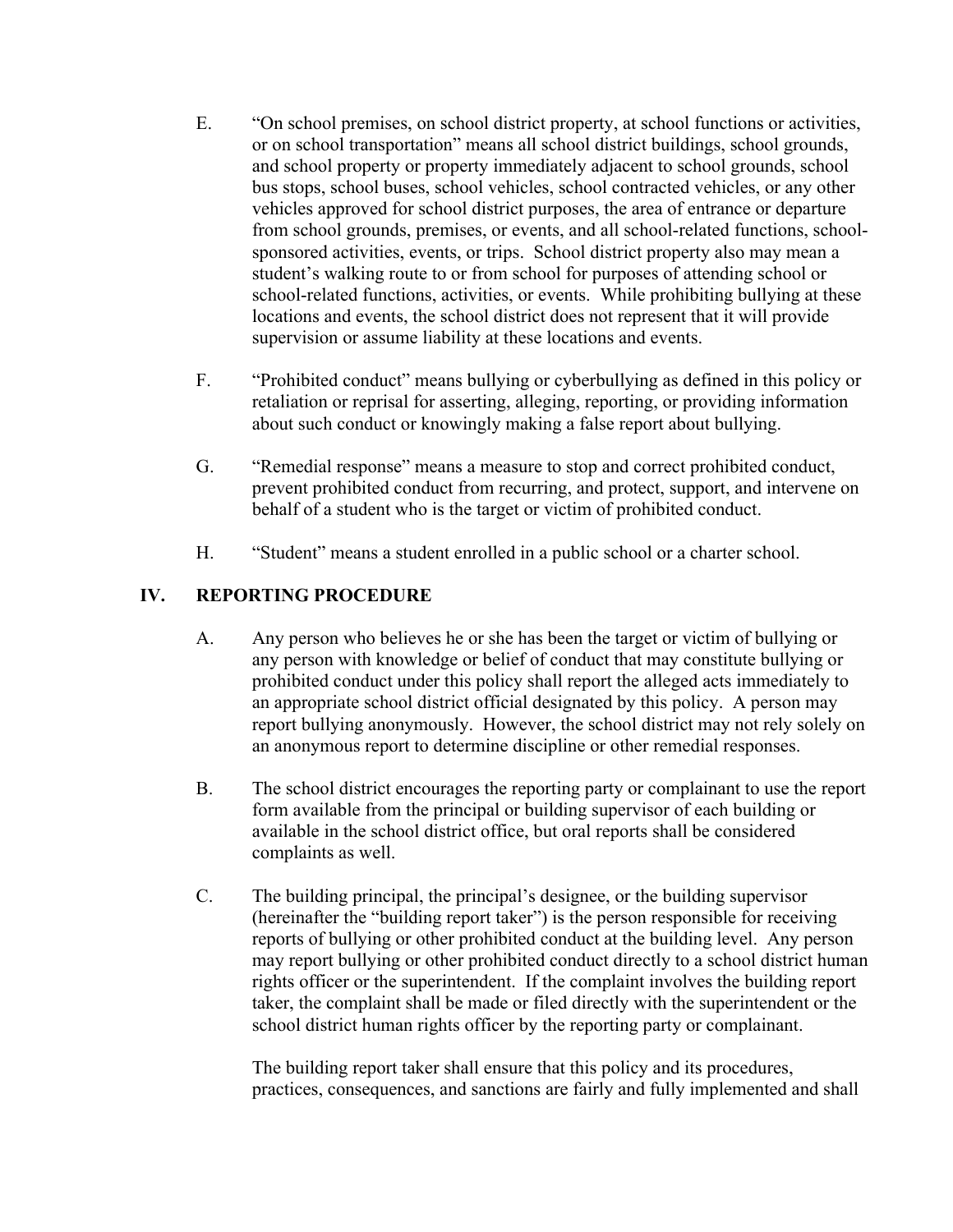serve as the primary contact on policy and procedural matters. The building report taker or a third party designated by the school district shall be responsible for the investigation. The building report taker shall provide information about available community resources to the target or victim of the bullying or other prohibited conduct, the perpetrator, and other affected individuals as appropriate.

- D. A teacher, school administrator, volunteer, contractor, or other school employee shall be particularly alert to possible situations, circumstances, or events that might include bullying. Any such person who witnesses, observes, receives a report of, or has other knowledge or belief of conduct that may constitute bullying or other prohibited conduct shall make reasonable efforts to address and resolve the bullying or prohibited conduct and shall inform the building report taker immediately. School district personnel who fail to inform the building report taker of conduct that may constitute bullying or other prohibited conduct or who fail to make reasonable efforts to address and resolve the bullying or prohibited conduct in a timely manner may be subject to disciplinary action.
- E. Reports of bullying or other prohibited conduct are classified as private educational and/or personnel data and/or confidential investigative data and will not be disclosed except as permitted by law. The building report taker, in conjunction with the responsible authority, shall be responsible for keeping and regulating access to any report of bullying and the record of any resulting investigation.
- F. Submission of a good faith complaint or report of bullying or other prohibited conduct should not affect the complainant's or reporter's future employment, grades, work assignments, or educational or work environment.
- G. The school district will respect the privacy of the complainant(s), the individual(s) against whom the complaint is filed, and the witnesses as much as possible, consistent with the school district's obligation to investigate, take appropriate action, and comply with any legal disclosure obligations.

## **V. SCHOOL DISTRICT ACTION**

- A. Within three days of the receipt of a complaint or report of bullying or other prohibited conduct, the school district shall undertake or authorize an investigation.
- B. The building report taker or other appropriate school district officials may take immediate steps, at his/her discretion, to protect the target or victim of the bullying or other prohibited conduct, the complainant, the reporter, students and/or others, pending completion of an investigation of the bullying or other prohibited conduct, consistent with applicable law.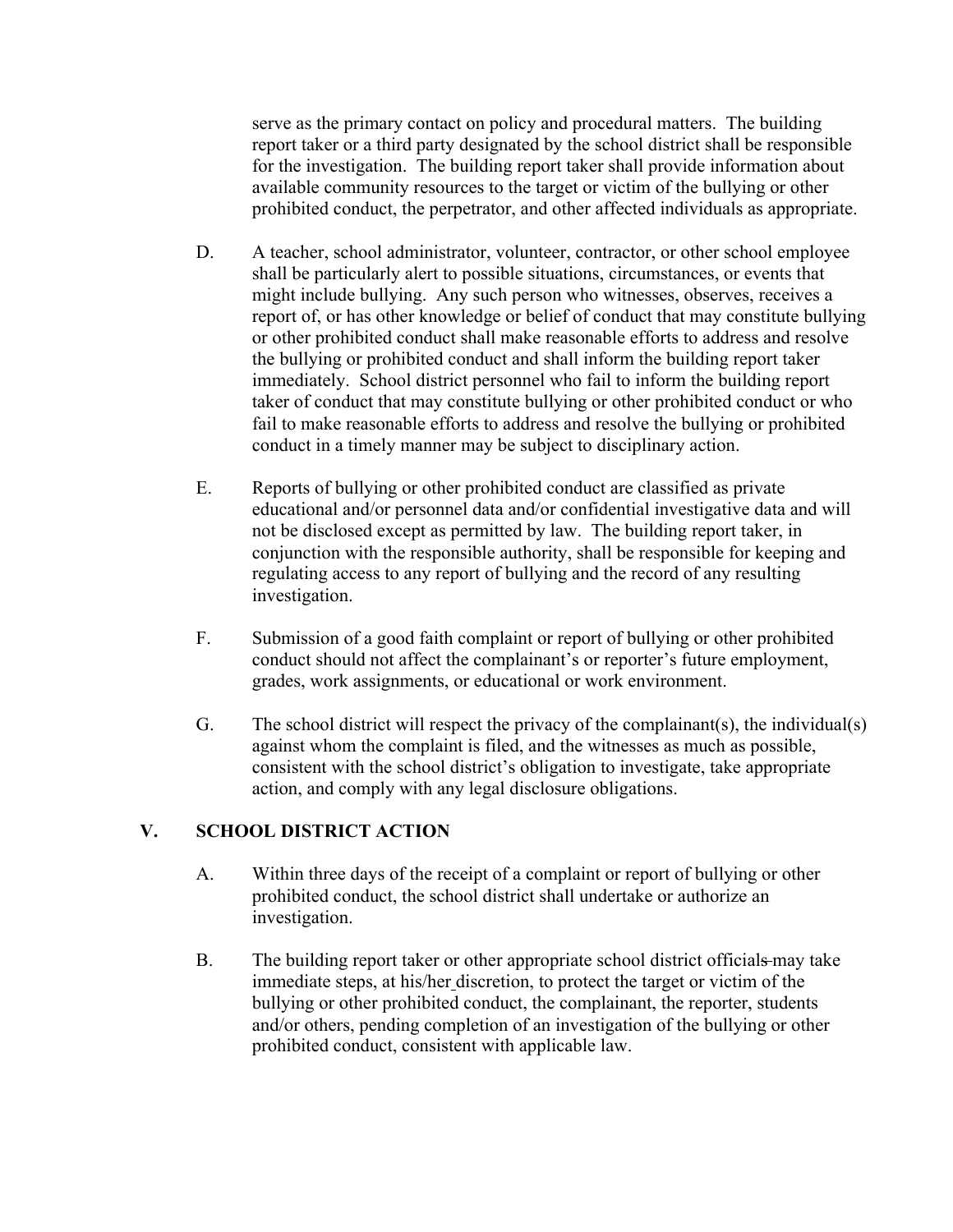- C. The alleged perpetrator of the bullying or other prohibited conduct shall be allowed the opportunity to present a defense during the investigation or prior to the imposition of discipline or other remedial responses.
- D. Upon completion of an investigation that determines that bullying or other prohibited conduct has occurred, the school district will take appropriate action. Such action may include, but is not limited to, warning, suspension, exclusion, expulsion, transfer, remediation, termination, or discharge. Disciplinary consequences will be sufficiently severe to try to deter violations and to appropriately discipline prohibited conduct. Remedial responses to the bullying or other prohibited conduct shall be tailored to the particular incident and nature of the conduct and shall take into account the factors specified in Section II.F. of this policy. School district action taken for violation of this policy will be consistent with the requirements of applicable collective bargaining agreements; applicable statutory authority, including the Minnesota Pupil Fair Dismissal Act; the student discipline policy (See MSBA/MASA Model Policy 506) and other applicable school district policies and applicable regulations.
- E. The school district is not authorized to disclose to a victim private educational or personnel data regarding an alleged perpetrator who is a student or employee of the school district. School officials are encouraged to notify the parent(s) or guardian(s) of students who are targets of bullying or other prohibited conduct and the parent(s) or guardian(s) of alleged perpetrators of bullying or other prohibited conduct who have been involved in a reported and confirmed bullying incident of the remedial or disciplinary action taken, to the extent permitted by law and MN School District Policy.
- F. In order to prevent or respond to bullying or other prohibited conduct committed by or directed against a child with a disability, the school district shall, when determined appropriate by the child's individualized education program (IEP) team or Section 504 team, allow the child's IEP or Section 504 plan to be drafted to address the skills and proficiencies the child needs as a result of the child's disability to allow the child to respond to or not to engage in bullying or other prohibited conduct.

## **VI. RETALIATION OR REPRISAL**

The school district will discipline or take appropriate action against any student, teacher, administrator, volunteer, contractor, or other employee of the school district who commits an act of reprisal or who retaliates against any person who asserts, alleges, or makes a good faith report of alleged bullying or prohibited conduct, who provides information about bullying or prohibited conduct, who testifies, assists, or participates in an investigation of alleged bullying or prohibited conduct, or who testifies, assists, or participates in a proceeding or hearing relating to such bullying or prohibited conduct. Retaliation includes, but is not limited to, any form of intimidation, reprisal, harassment, or intentional disparate treatment. Disciplinary consequences will be sufficiently severe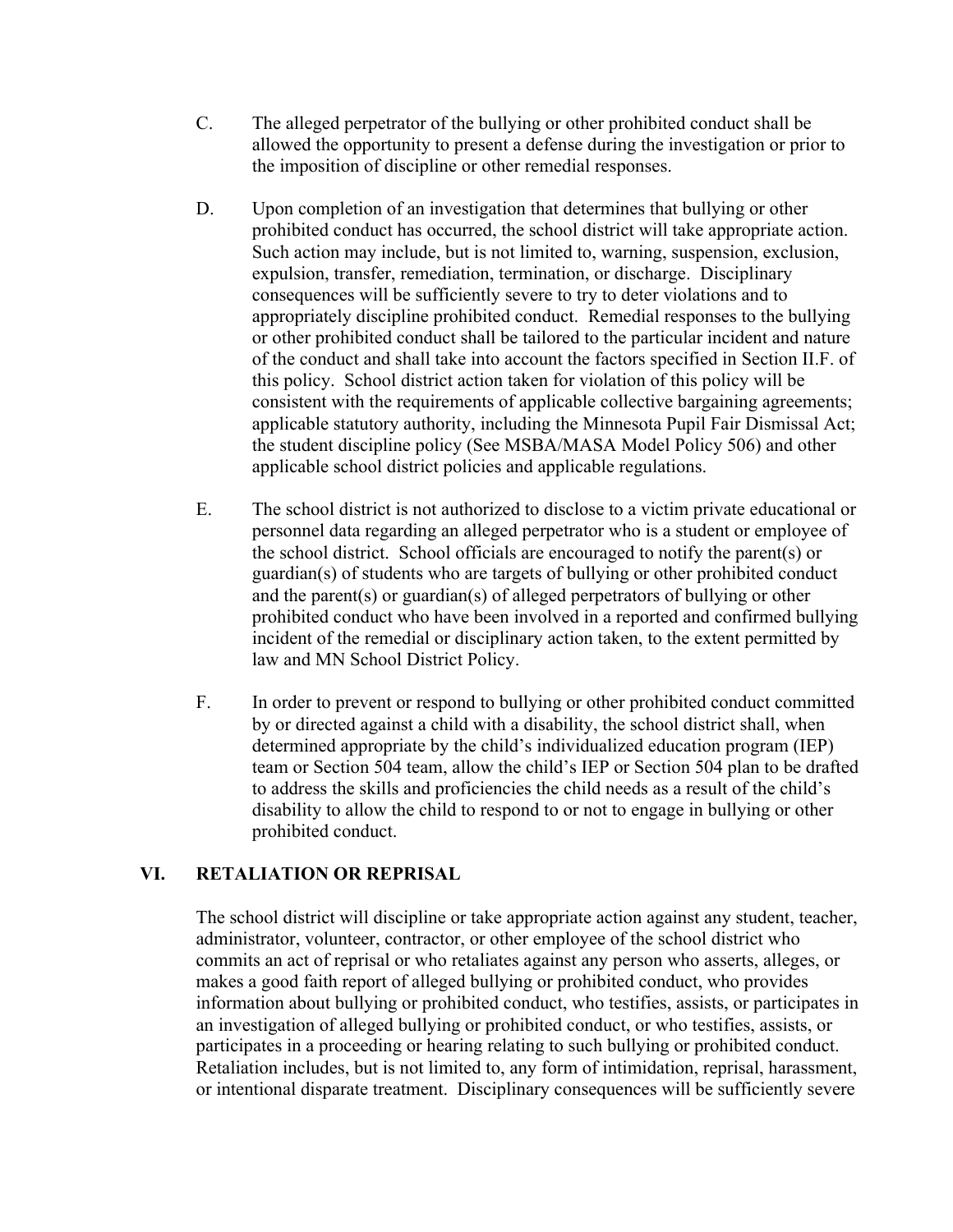to deter violations and to appropriately discipline the individual(s) who engaged in the prohibited conduct. Remedial responses to the prohibited conduct shall be tailored to the particular incident and nature of the conduct and shall take into account the factors specified in Section II.F. of this policy.

# **VII. TRAINING AND EDUCATION**

- A. The school district shall discuss this policy with school personnel and volunteers and provide appropriate training to school district personnel regarding this policy. The school district shall establish a training cycle for school personnel to occur during a period not to exceed every three school years. Newly employed school personnel must receive the training within the first year of their employment with the school district. The school district or a school administrator may accelerate the training cycle or provide additional training based on a particular need or circumstance. This policy should be included in employee handbooks, training materials, and publications on school rules, procedures, and standards of conduct, which materials shall also be used to publicize this policy.
- B. The school district shall require ongoing professional development, consistent with Minn. Stat. § 122A.60, to build the skills of all school personnel who regularly interact with students to identify, prevent, and appropriately address bullying and other prohibited conduct. Such professional development includes, but is not limited to, the following:
	- 1. Developmentally appropriate strategies both to prevent and to immediately and effectively intervene to stop prohibited conduct;
	- 2. The complex dynamics affecting a perpetrator, target, and witnesses to prohibited conduct;
	- 3. Research on prohibited conduct, including specific categories of students at risk for perpetrating or being the target or victim of bullying or other prohibited conduct in school;
	- 4. The incidence and nature of cyberbullying; and
	- 5. Internet safety and cyberbullying.
- C. The school district will provide education and information to students regarding bullying, including information regarding this school district policy prohibiting bullying, the harmful effects of bullying, and other applicable initiatives to prevent bullying and other prohibited conduct.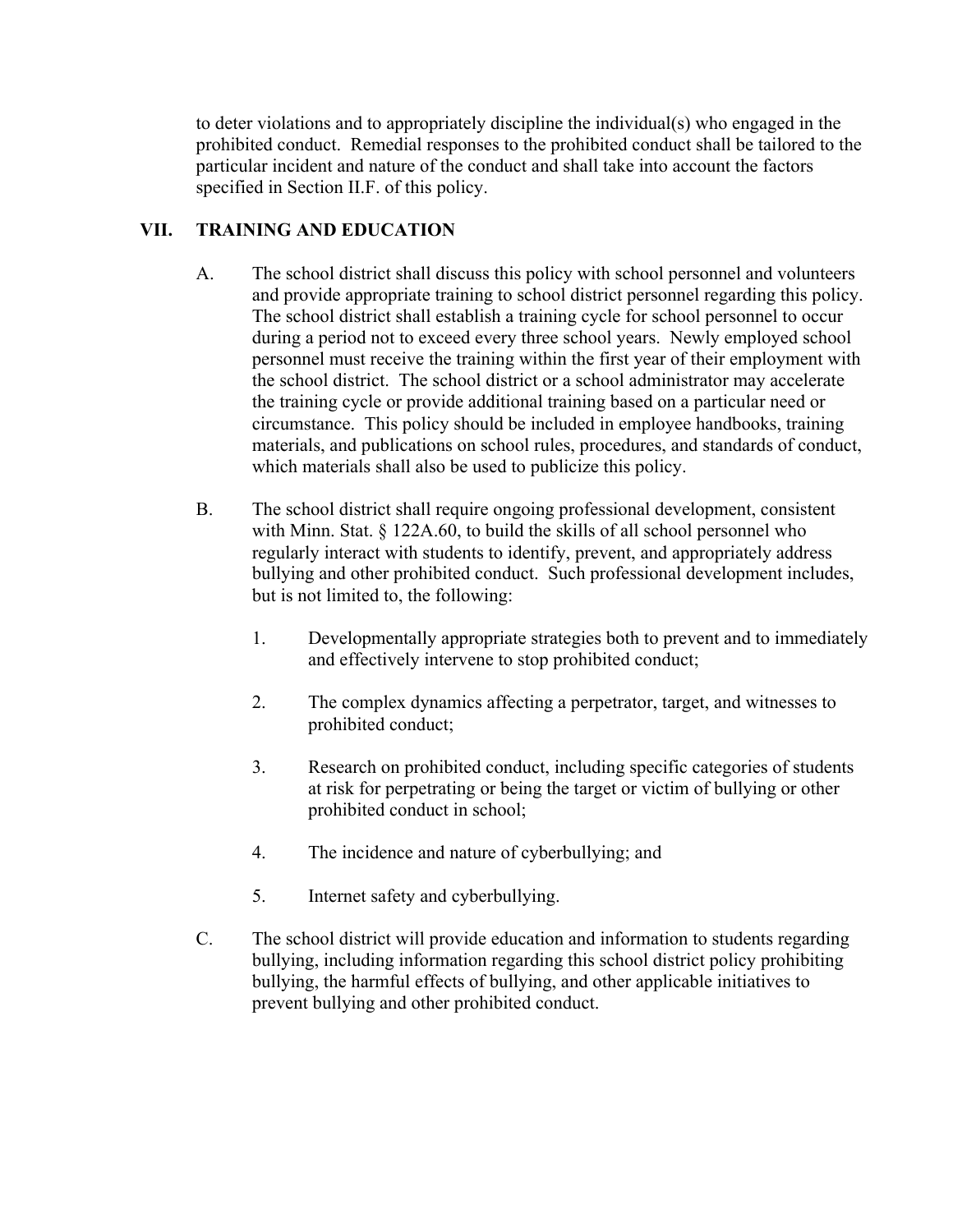- D. The administration of the school district is encouraged to implement programs and other initiatives to prevent bullying, to respond to bullying in a manner that does not stigmatize the target or victim, and to make resources or referrals to resources available to targets or victims of bullying.
- E. The administration is encouraged to provide developmentally appropriate instruction and is directed to review programmatic instruction to determine if adjustments are necessary to help students identify and prevent or reduce bullying and other prohibited conduct, to value diversity in school and society, to develop and improve students' knowledge and skills for solving problems, managing conflict, engaging in civil discourse, and recognizing, responding to, and reporting bullying or other prohibited conduct, and to make effective prevention and intervention programs available to students.

The administration is encouraged to establish strategies for creating a positive school climate and use evidence-based social-emotional learning to prevent and reduce discrimination and other improper conduct.

The administration is encouraged, to the extent practicable, to take such actions as it may deem appropriate to accomplish the following:

- 1. Engage all students in creating a safe and supportive school environment;
- 2. Partner with parents and other community members to develop and implement prevention and intervention programs;
- 3. Engage all students and adults in integrating education, intervention, and other remedial responses into the school environment;
- 4. Train student bystanders to intervene in and report incidents of bullying and other prohibited conduct to the schools' primary contact person;
- 5. Teach students to advocate for themselves and others;
- 6. Prevent inappropriate referrals to special education of students who may engage in bullying or other prohibited conduct; and
- 7. Foster student collaborations that, in turn, foster a safe and supportive school climate.
- F. The school district may implement violence prevention and character development education programs to prevent or reduce policy violations. Such programs may offer instruction on character education including, but not limited to, character qualities such as attentiveness, truthfulness, respect for authority, diligence, gratefulness, self-discipline, patience, forgiveness, respect for others, peacemaking, and resourcefulness.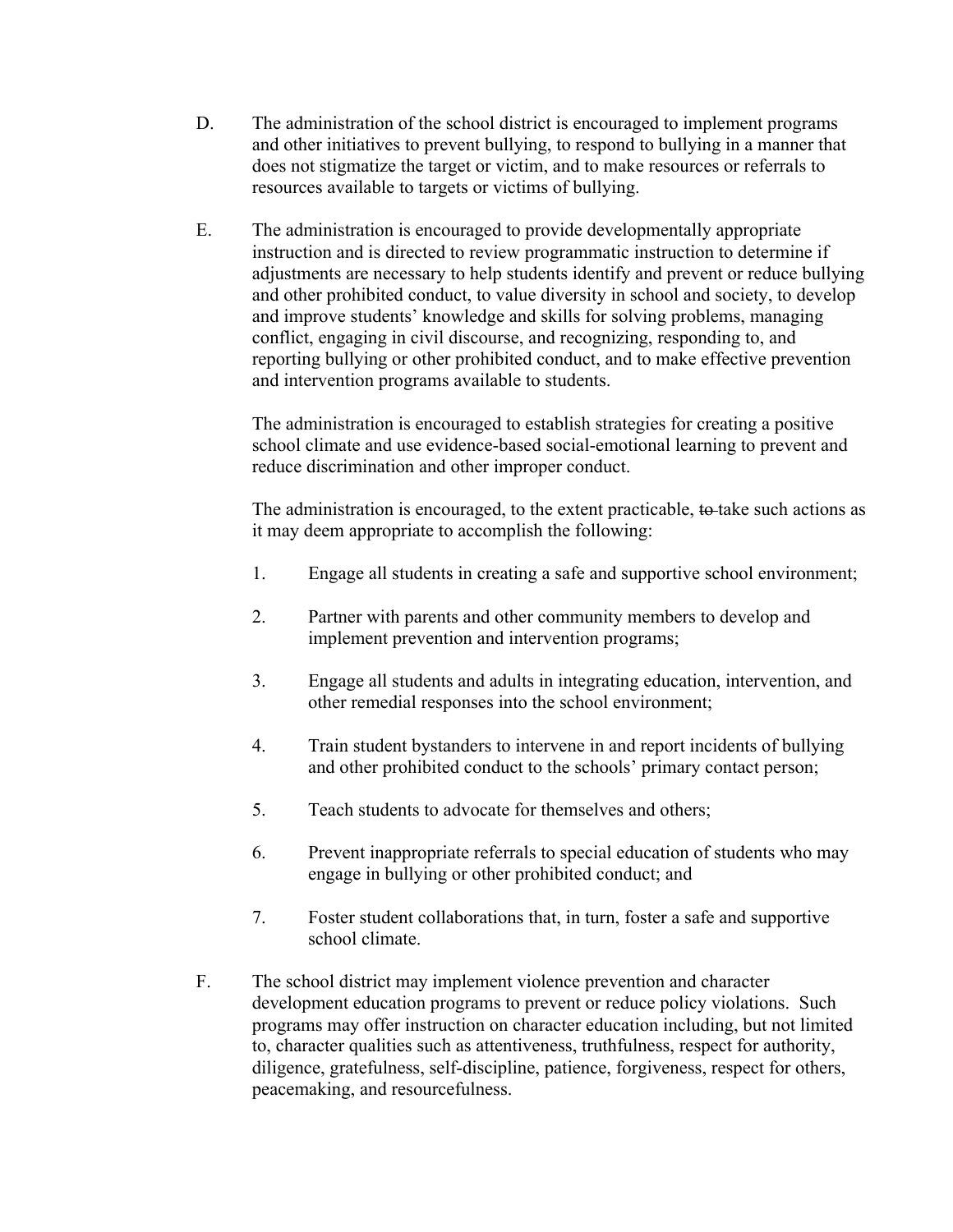G. The school district shall inform affected students and their parents of rights they may have under state and federal data practices laws to obtain access to data related to an incident and their right to contest the accuracy or completeness of the data. The school district may accomplish this requirement by inclusion of all or applicable parts of its protection and privacy of pupil records policy (See Policy 515) in the student handbook.

#### **VIII. NOTICE**

- A. The school district will give annual notice of this policy to students, parents or guardians, and staff, and this policy shall appear in the student handbook.
- B. This policy or a summary thereof must be made available and/or posted on the School District website.
- C. This policy must be given and/or made available to each school employee and independent contractor who regularly interacts with students at the time of initial employment with the school district.
- D. Notice of the rights and responsibilities of students and their parents under this policy should be included in the student discipline policy (See Policy 506) distributed and/or made available to parents at the beginning of each school year.
- E. This policy shall be available to all parents and other school community members in an electronic format in the language appearing on the school district's website.
- F. The school district shall provide an electronic copy of its most recently amended policy to the Commissioner of Education.

## **IX. POLICY REVIEW**

To the extent practicable, the school board shall, on a cycle consistent with other school district policies, review and revise this policy. The policy shall be made consistent with Minn. Stat. § 121A.031 and other applicable law.

| <b>Legal References:</b> | Minn. Stat. Ch. 13 (Minnesota Government Data Practices Act)          |
|--------------------------|-----------------------------------------------------------------------|
|                          | Minn. Stat. § 120A.05, Subds. 9, 11, 13, and 17 (Definition of Public |
|                          | School)                                                               |
|                          | Minn. Stat. § 120B.232 (Character Development Education)              |
|                          | Minn. Stat. § 121A.03 (Sexual, Religious and Racial Harassment and    |
|                          | Violence)                                                             |
|                          | Minn. Stat. § 121A.031 (School Student Bullying Policy)               |
|                          | Minn. Stat. § 121A.0311 (Notice of Rights and Responsibilities of     |
|                          | Students and Parents under the Safe and Supportive Minnesota Schools  |
|                          | Act)                                                                  |